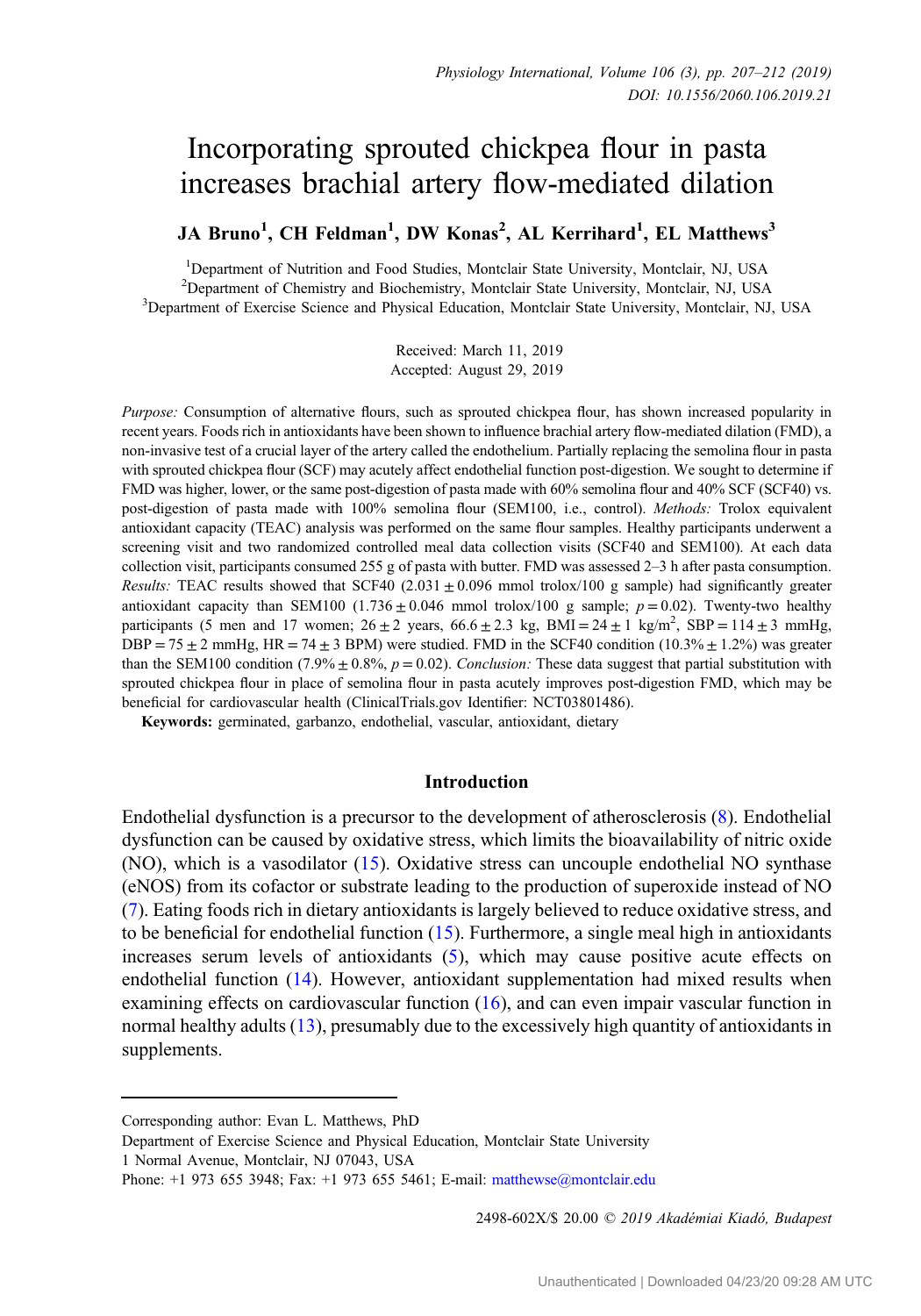Due to the presumed health benefits, the general public is seeking out alternative flour options ([3\)](#page-5-0), such as chickpea flour. However, it is unclear what the acute effects of this antioxidant-rich dietary substitution [\(2](#page-4-0)) may be on endothelial function in healthy adults. We hypothesized that a 40% substitution of semolina flour with sprouted chickpea flour (SCF40), or non-sprouted chickpea flour (non-SCF40), would increase the antioxidant capacity in vitro as measured by trolox equivalent antioxidant capacity (TEAC). Following the in vitro testing, we hypothesized that brachial artery flow-mediated dilation (FMD), a test of in vivo endothelial function, would be greater following the consumption of pasta prepared with SCF40 than 100% semolina flour (SEM100).

## Materials and Methods

## TEAC assay

Antioxidant potential was assessed using TEAC assay for SEM100, non-SCF40, and SCF40. As described in previous studies [\(1](#page-4-0)), TEAC was evaluated with minor modifications. Briefly, the hydrophilic fractions of 1.25 g of flour were obtained by extraction with 4:1 ( $v/v$ ) acetone– water solvents followed by removal of the solvents under reduced pressure. The resulting material was dissolved in 99.7:0.3 ( $v/v$ ) water/formic acid to a final volume of 7.5 ml. A 0.10-mM 2,2-diphenyl-1-picrylhydrazyl (DPPH) solution was prepared in 4:1  $(v/v)$ methanol/H<sub>2</sub>O. For the assay, 10  $\mu$ l of sample were added to 290  $\mu$ l of DPPH solution in wells of a VersaMax ELISA Microplate Reader (Sunnyvale, CA, USA). After 30 min, the absorbance at 517 nm in each well was recorded. These values were correlated with a standard curve constructed using solutions of 0–5 mM trolox in 1:1 ( $v/v$ ) acetone–water and reported as mmol trolox equivalent/100 g sample. All TEAC values were determined in quadruplicate.

## Semolina and sprouted chickpea pasta protocols

The chickpea sprouts were prepared in the Food Science Laboratory at Montclair State University using a protocol described previously  $(6)$  $(6)$  $(6)$ . Four parts of sprouted chickpea flour were mixed with six parts of Caputo Semola Di Grano Duro Rimacinata (Naples, Italy) semolina flour to obtain SCF40. SCF40 was chosen as the experimental condition because no notable decrements in pasta quality were noted on preliminary assessment with up to 40% substitution of semolina with SCF, and because sprouted chickpea flour was found to have the highest antioxidant capacity among those assessed (see "Results"). An amount of 400 g of the SCF40 mixture was then mixed with 160 ml of water to form a dough. The dough was then placed in a plastic wrap and left to sit for 10 min at room temperature. This dough was then formed into balls and placed into a KitchenAid Gourmet Pasta Press attachment of a KitchenAid machine using the rigatoni attachment (Benton Harbor, MI USA). The pasta was left in the refrigerator at 0.6  $\degree$ C for 24 h. Before each participant visit, the pasta was placed in three cups of boiling water for 5 min. The pasta was then weighed to 255 g in a plastic container and was combined with 21 g of salted butter for flavoring.

SEM100 pasta was prepared by combining 400 g of Caputo Semola Di Grano Duro Rimacinata semolina flour with 118 ml of water to form a dough. The dough was then placed in a plastic wrap and left to sit for 10 min at room temperature. The remaining procedure was the same as the SCF40 pasta.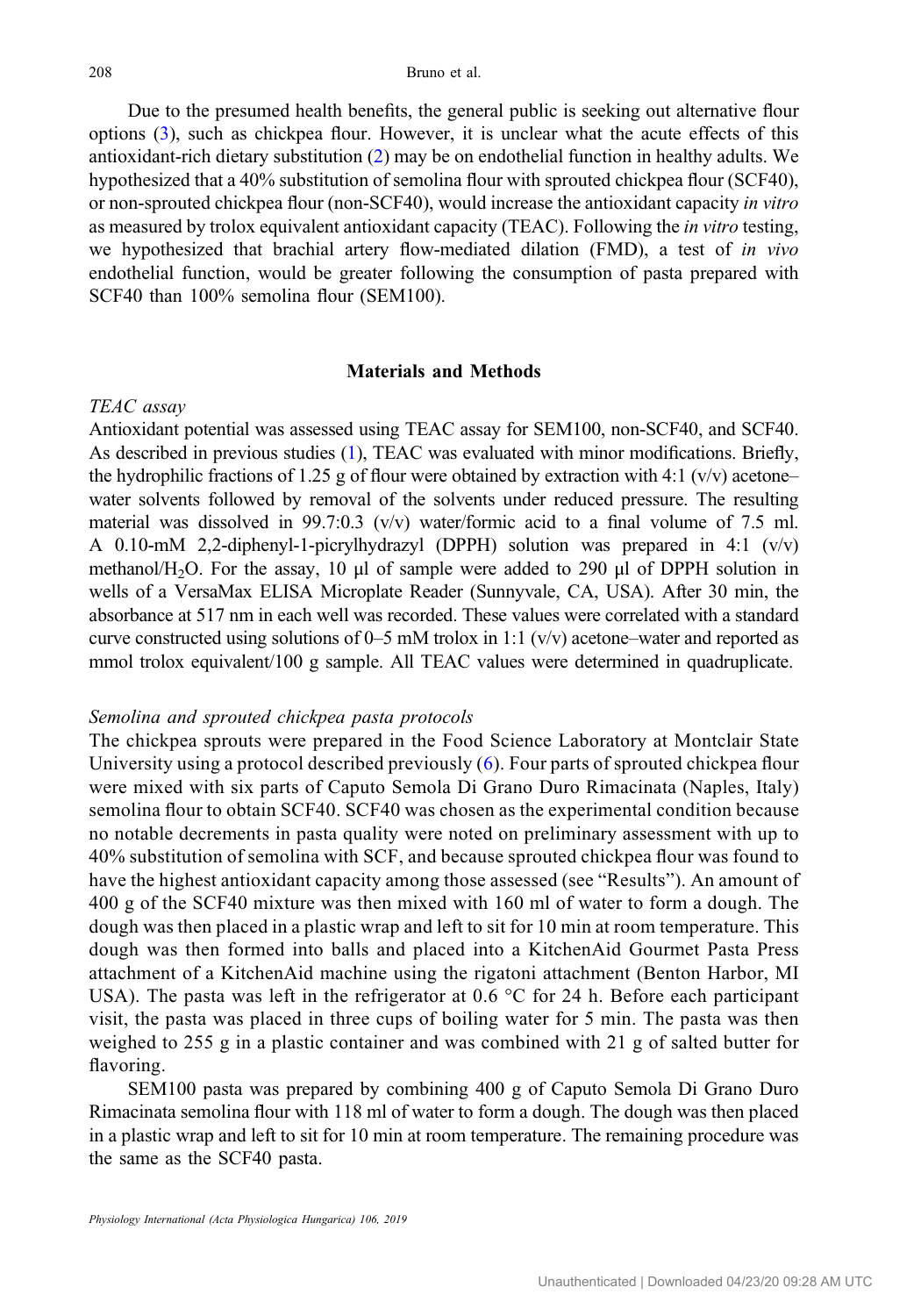## Study population

The experimental protocols and the process for obtaining informed consent conformed to the provisions in the Declaration of Helsinki and were approved by the Institutional Review Board of Montclair State University. Informed consent was obtained from all individual participants included in the study. To enroll, participants needed to be 18–60 years of age, have no known cardiovascular disease, not be pregnant, and not have food allergies that would prevent them from being able to eat the study-related food. Thirty-four participants were enrolled, three dropped out following the screening, and two participants participated in the first data collection visit but did not complete the second. Therefore, there were 29 healthy adults participated in the entire study: 6 men and 23 women. Seven participants had visible arterial shifts during at least one recording making their data unusable. Therefore, only 22 participants (5 men and 17 women) are included in this analysis.

## Experimental protocol

Participants reported to the Exercise Science Laboratory at Montclair State University for an initial screening visit. Baseline blood pressure, height, weight, and body composition were determined. Participants completed a medical questionnaire and consent form. Participants were excluded if they had diagnosed cardiovascular disease, hypertension, malignancy, diabetes mellitus, or renal impairment. Participants who used tobacco products and those taking any medications with known cardiovascular effects were asked to refrain from use 8 h prior to experimental and control visits.

#### Experimental and control visits

Prior to the consumption of pasta, the participants were asked to be in fasting for 4 h; avoid caffeine for 12 h; and avoid alcohol consumption, over-the-counter drug use, and strenuous physical activity for 24 h. Participants consumed each pasta sample 2–3 h before FMD testing. This length of time is enough to allow the pasta to be digested and for the glucose to enter and be removed from the blood stream ([4\)](#page-5-0). No more than 7 days was allowed between the experimental and control visits, and the visits were scheduled for the same time of day and were done so in a balanced randomized order. The brachial artery FMD protocol was performed as done previously [\(9](#page-5-0)) using a 5–13 MHz linear phased array ultrasound transducer (GE Vivid i; Healthcare, Jiangsu, China).

### Statistical analysis

TEAC assay trials (each  $n = 4$ ) were compared between three flour compositions (SEM100, non-SCF40, and SCF40) using a one-way analysis of variance (ANOVA). Dunnett's test with SEM100 as the control was used as the one-way ANOVA post-hoc test. Statistical power calculations determined that 20 participants would be needed to detect a 10% difference in FMD between conditions with 90% power and an  $\alpha$  level of 0.05. All measurements compared between the experimental and control visits were analyzed using a paired t-test. Data are expressed as mean  $\pm$  SE.

## Results

There was a significant effect for flour types in the TEAC analysis: SEM100,  $1.74 \pm 0.05$ ; non-SCF40,  $1.95 \pm 0.03$ ; and SCF40,  $2.03 \pm 0.10$  mmol trolox/100 g sample (ANOVA,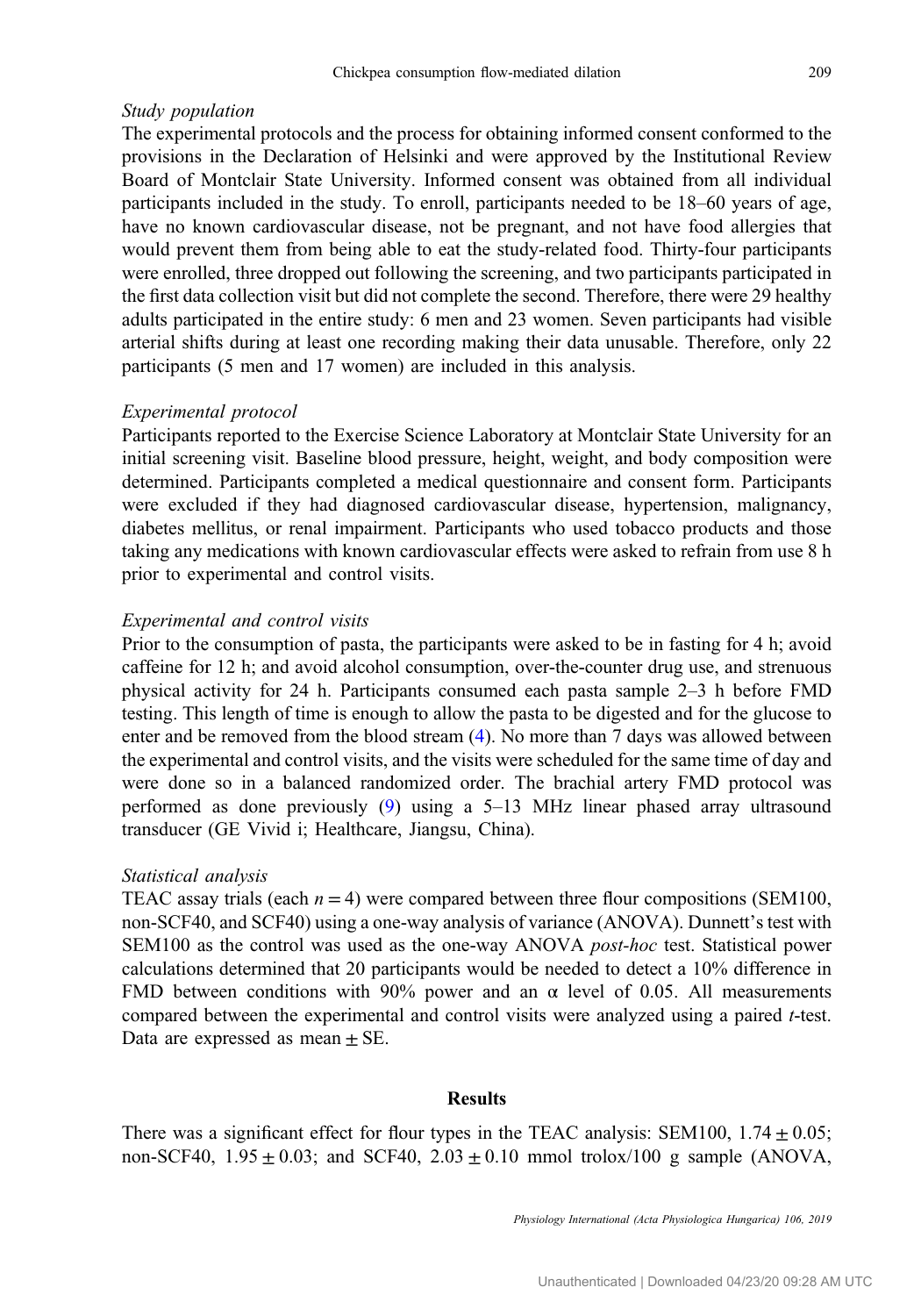#### <span id="page-3-0"></span>210 Bruno et al.

|                               | <b>SEM100</b>      | <b>SCF40</b>       | $p$ value |
|-------------------------------|--------------------|--------------------|-----------|
| $SBP$ (mmHg)                  | $112 \pm 2$        | $111 \pm 2$        | 0.88      |
| $DBP$ (mmHg)                  | $68 \pm 2$         | $68 \pm 1$         | 0.85      |
| $MAP$ (mmHg)                  | $83 \pm 2$         | $83 + 2$           | 0.85      |
| Heart rate (bpm)              | $68 \pm 2$         | $67 \pm 2$         | 0.62      |
| Baseline artery diameter (mm) | $3.05 \pm 0.15$    | $3.03 \pm 0.13$    | 0.79      |
| FMD shear rate (AUC)          | $53,463 \pm 5,425$ | $48,591 \pm 6,423$ | 0.38      |
| FMD dilation $(\Delta mm)$    | $0.23 \pm 0.02$    | $0.30 \pm 0.03$    | 0.02      |
| FMD dilation (% $\Delta$ )    | $7.9 \pm 0.8$      | $10.3 \pm 1.2$     | 0.02      |

Table I. Cardiovascular measurements during control and experimental visits

Cardiovascular assessments are taken between the 100% semolina pasta and 60% semolina pasta/40% sprouted chickpea pasta visits. Values represent mean  $\pm$  SE. SEM100: 100% semolina flour; SCF40: 40% sprouted chickpea flour; SBP: systolic blood pressure; DBP: diastolic blood pressure; MAP: mean arterial pressure; FMD: flowmediated dilation; AUC: area under the curve



Fig. 1. Flow-mediated dilation (FMD). FMD assessment was greater in the 60% semolina flour and 40% sprouted chickpea flour (SCF40) condition than the 100% semolina flour (SEM100) control condition  $(p = 0.02)$ . Panel A shows individual data and Panel B displays means  $\pm$  SE

 $p = 0.03$ ). Post-hoc testing found that SCF40 ( $p = 0.02$ ) but not non-SCF40 ( $p = 0.08$ ) had greater antioxidant potential than SEM100.

Data from the screening visit found that participants were generally young (age =  $26 \pm$ 2 years), with normal body composition (height =  $165.6 \pm 1.8$  cm, weight =  $66.6 \pm 2.3$  kg, body fat =  $25\% \pm 2\%$ , BMI =  $24 \pm 1$  kg/m<sup>2</sup>) and normotensive [systolic blood pressure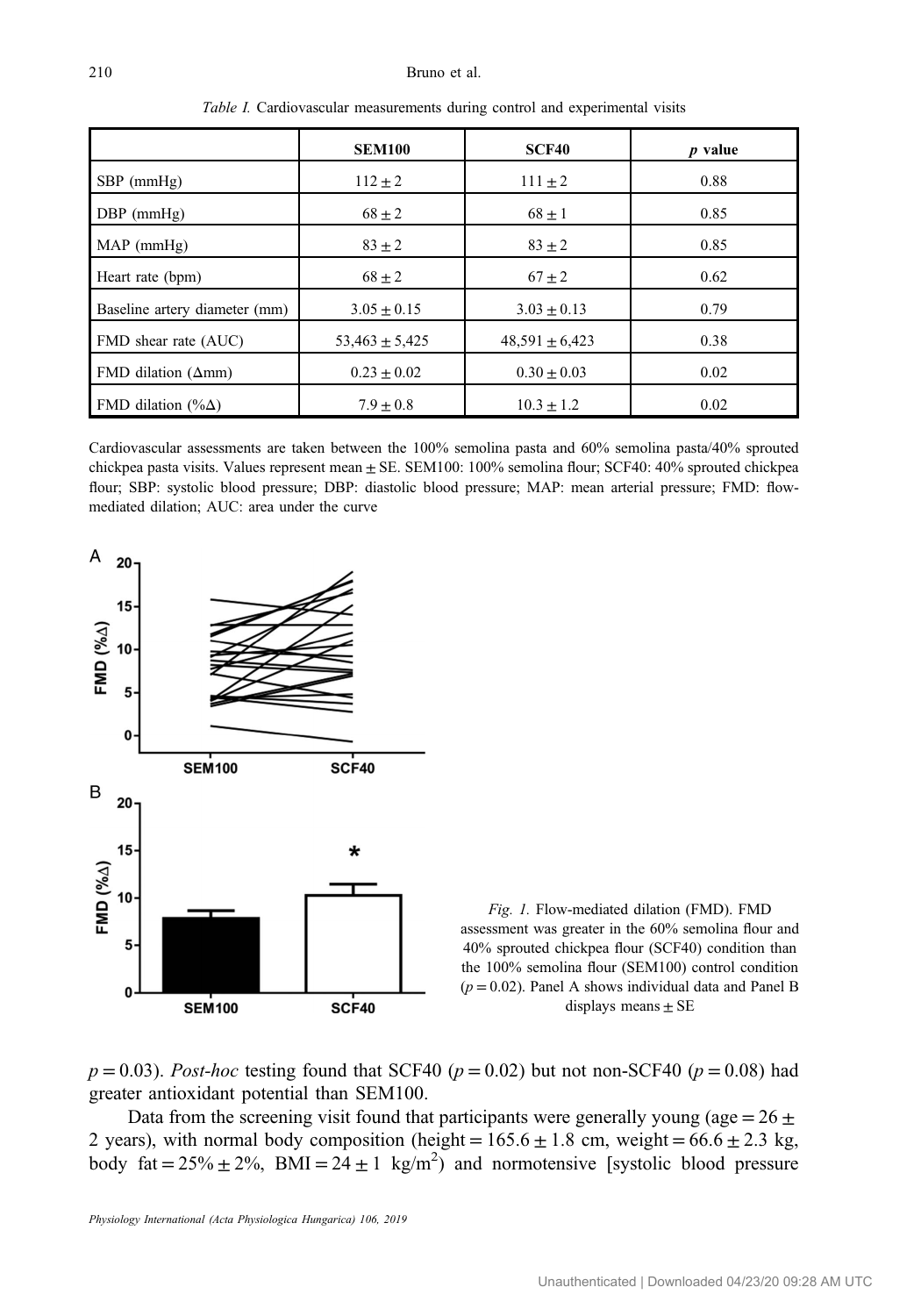<span id="page-4-0"></span> $(SBP) = 114 \pm 3$  mmHg, diastolic blood pressure  $(DBP) = 75 \pm 2$  mmHg, mean arterial pressure (MAP) =  $88 \pm 2$  mmHg, heart rate (HR) =  $74 \pm 3$  bpm].

There were no differences between the blood pressure or HR values between visits (Table [I](#page-3-0)). During the FMD protocol, baseline artery diameter and shear rate were not different between conditions (Table [I\)](#page-3-0). Both FMD assessed as a delta value and percent change from baseline (Fig. [1](#page-3-0)) were significantly greater in the SCF40 condition (Table [I\)](#page-3-0).

## Discussion

The main findings of this study are that partial replacement (40%) of semolina flour with sprouted chickpea flour increased antioxidant potential of the flour mixture and increased post-consumption FMD. This effect was observed in healthy young participants with no known cardiovascular disease. This is important as foods containing alternative flours are currently trending with the general public ([3\)](#page-5-0), and it is important to understand their effects. The current investigation demonstrates how a simple dietary substitution (i.e., partially removing semolina flour for sprouted chickpea flour) can have positive acute effects on cardiovascular function.

Others have found that increased levels of flavonoids increase FMD in a dose-dependent manner  $(10)$  $(10)$ , presumably due to the antioxidant potential of flavonoids  $(12)$  $(12)$ . Antioxidants help to quench free radicals, which may cause eNOS uncoupling due to oxidative stress [\(15](#page-5-0)). Diets rich in antioxidants are largely considered to reduce oxidative stress, and be beneficial for endothelial function ([15\)](#page-5-0). Conversely, antioxidant supplementation had mixed results when examining cardiovascular function  $(16)$  $(16)$ , likely due to the excessively high quantity of antioxidants found in supplements.

Given the lack of blood antioxidant data in the current investigation, we must acknowledge the possibility of non-antioxidant mechanisms. The addition of chickpea flour decreases the glycemic index of pasta, which reduces the risk of hyperglycemia during peak absorption [\(4](#page-5-0)). However, the current investigation allowed 2–3 h for digestion to decrease the effect of blood glucose on FMD ([4\)](#page-5-0). Regardless, previous research suggests that a highcarbohydrate meal does not affect FMD [\(11\)](#page-5-0).

## Conclusions

The results of this study suggest that substituting 40% of the semolina flour in pasta with sprouted chickpea flour improves *in vitro* antioxidant capacity and post-consumption endothelial function in healthy adults. Thus, our results suggest that partially replacing traditional semolina flour with sprouted chickpea flour may be a beneficial and simple dietary intervention for improving cardiovascular health. Future longitudinal studies should be conducted to establish chronic benefits versus the acute benefits shown in this investigation.

## REFERENCES

- 1. Brand-Williams W, Cuvelier M-E, Berset C: Use of a free radical method to evaluate antioxidant activity. LWT-Food Sci. Technol. 28, 25–30 (1995)
- 2. Bruno J, Konas D, Matthews E, Feldman C, Pinsley K, Kerrihard A: Sprouted and non-sprouted chickpea flours: effects on sensory traits in pasta and antioxidant capacity. Polish J. Food Nutr. Sci. 69, 203–209 (2019)

Physiology International (Acta Physiologica Hungarica) 106, 2019